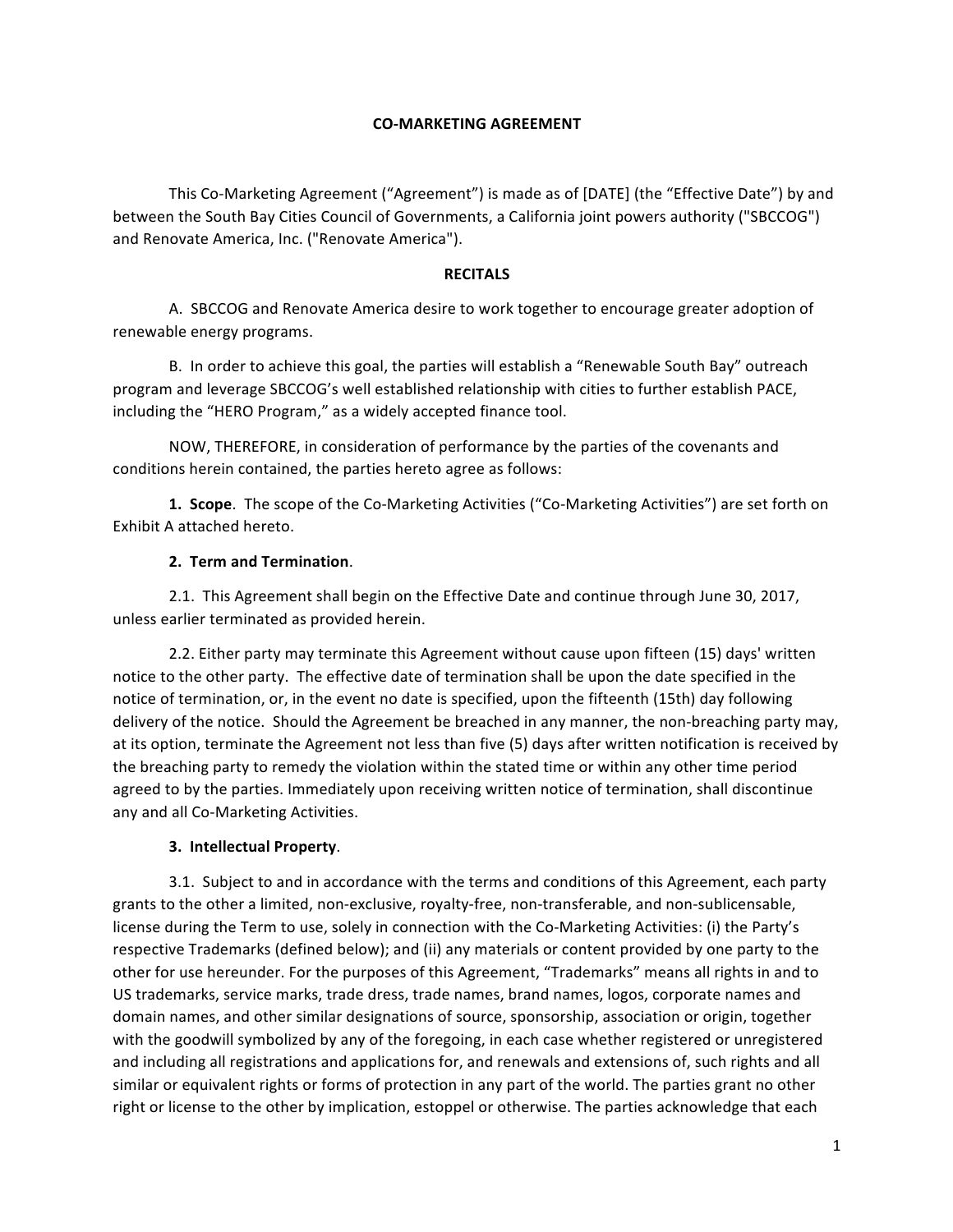party owns all right, title and interest in, to and under their respective Trademarks and that the other party shall not acquire any proprietary rights therein. Any use by the parties of the other's Trademarks and all goodwill associated therewith shall inure to the benefit of owner of the Trademarks.

3.2. If and to the extent the Co-Marketing Activities include the creation of materials or content for dissemination to the public, the materials or content must be approved by both parties within one week prior to dissemination.

**4. Assignment**. Neither party may assign or transfer any interest in this Agreement nor the performance of any of obligations hereunder, without the prior written consent of the other party; provided, however, Renovate America may assign this Agreement to any entity that acquires all, or substantially all, of its assets without the prior written consent of SBCCOG.

**5. Independent Contractors**. The parties hereto are independent contractors. Nothing herein shall be deemed to constitute either party as the representative, agent, partner or joint venturer of the other.

**6.** Notices. Any notices required to be given under this Agreement by either party to the other may be affected by any of the following means: by electronic correspondence (email), by personal delivery in writing by mail, registered or certified, postage prepaid with return receipt requested. Mailed notices must be addressed to the parties at the addresses in this Section, but each party may change the address by giving written or electronic notice in accordance with this paragraph. Notices delivered personally will be deemed communicated as of actual receipt; mailed notices will be deemed communicated as of the day of receipt or the fifth day after mailing, whichever occurs first. Electronic notices are deemed communicated as of actual time and date of receipt. Any electronic notices must specify an automated reply function that the email was received.

#### SBCCOG:

South Bay Cities Council of Governments 20285 S. Western Ave., Suite 100 Torrance, CA 90501 Attention: Jacki Bacharach, Executive Director Email: jacki@southbaycities.org

Renovate America: Renovate America 16620 W. Bernardo Dr. San Diego, CA 92127 Attention: Rex Richardson Email: rrichardson@renovateamerica.com

**7. Force Majeure**. Neither Party will be liable for a delay in performing its obligations under this Agreement to the extent that delay is caused by an event beyond the reasonable control of the affected Party, including (without limitation) insurrection, war, riot, explosion, nuclear incident, fire, flood, earthquake, or action or decree of a superior governmental body; provided, however, that the nonperforming Party uses commercially reasonable efforts to mitigate any non-performance.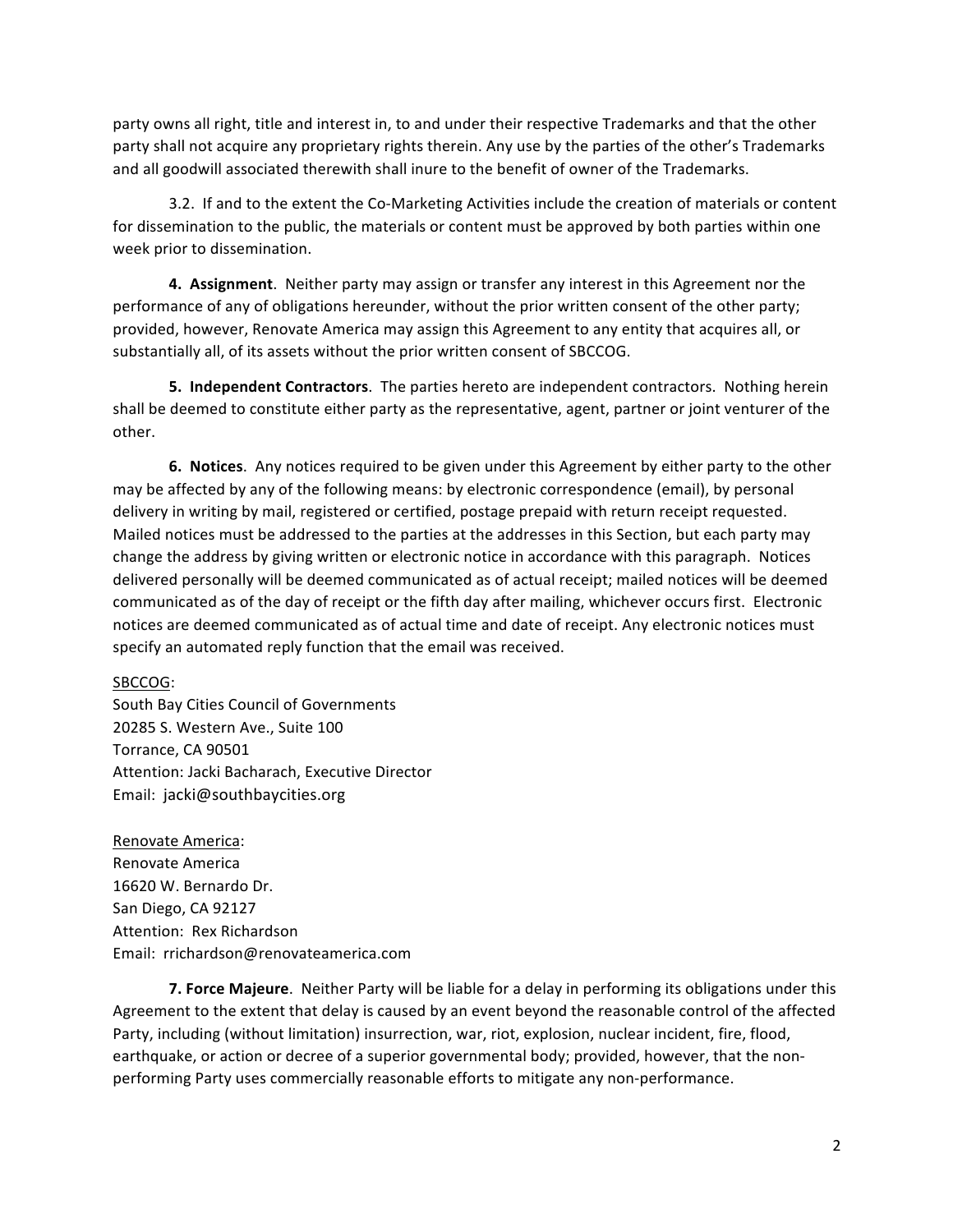**8. Compliance with Laws**. Each party hereto shall perform their respective obligations hereunder in accordance with all applicable federal and state laws, rules, and regulations.

**9. Governing Law**. This Agreement will be governed by and construed in accordance with the laws of the State of California without giving effect to any choice or conflict of law provision or rule that would cause the application of laws of any jurisdiction other than those of the State of California.

**10. Counterparts**. This Agreement may be executed in any number of counterparts, each of which shall be deemed to be the original, and all of which together shall constitute one and the same instrument.

**11. Entire Agreement**. This Agreement, and any other documents incorporated herein by specific reference, represents the entire and integrated agreement between Renovate America and SBCCOG. This Agreement supersedes all prior oral or written negotiations, representations or agreements. This Agreement may not be amended, nor any provision or breach hereof waived, except in a writing signed by the parties which expressly refers to this Agreement.

IN WITNESS WHEREOF, the parties have executed this Agreement as of the date first written above.

"SBCCOG" South Bay Cities Council of Governments By: \_\_\_\_\_\_\_\_\_\_\_\_\_

(SBCCOG CHAIR) (Signature) 

Title: \_\_\_\_\_\_\_\_\_\_\_\_\_\_\_\_\_\_\_\_\_\_\_\_\_\_\_\_\_\_\_\_\_ 

Date: \_\_\_\_\_\_\_\_\_\_\_\_\_\_\_\_\_\_\_\_\_\_\_\_\_\_ \_\_\_\_\_\_

Attest:\_\_\_\_\_\_\_\_\_\_\_\_\_\_\_\_\_\_\_\_\_\_\_\_\_\_\_\_\_\_\_\_ SBCCOG Secretary

"Renovate America" Renovate America, Inc.

By:  $\overline{\phantom{a}}$ 

(Signature) 

(Typed or Printed Name) 

Title: \_\_\_\_\_\_\_\_\_\_\_\_\_\_\_\_\_\_\_\_\_\_\_\_\_\_\_\_\_\_\_\_\_\_ 

\_\_\_\_\_\_\_\_\_\_\_\_\_\_\_\_\_\_\_\_\_\_\_\_\_\_\_\_\_\_\_\_\_\_\_\_\_\_ 

Date: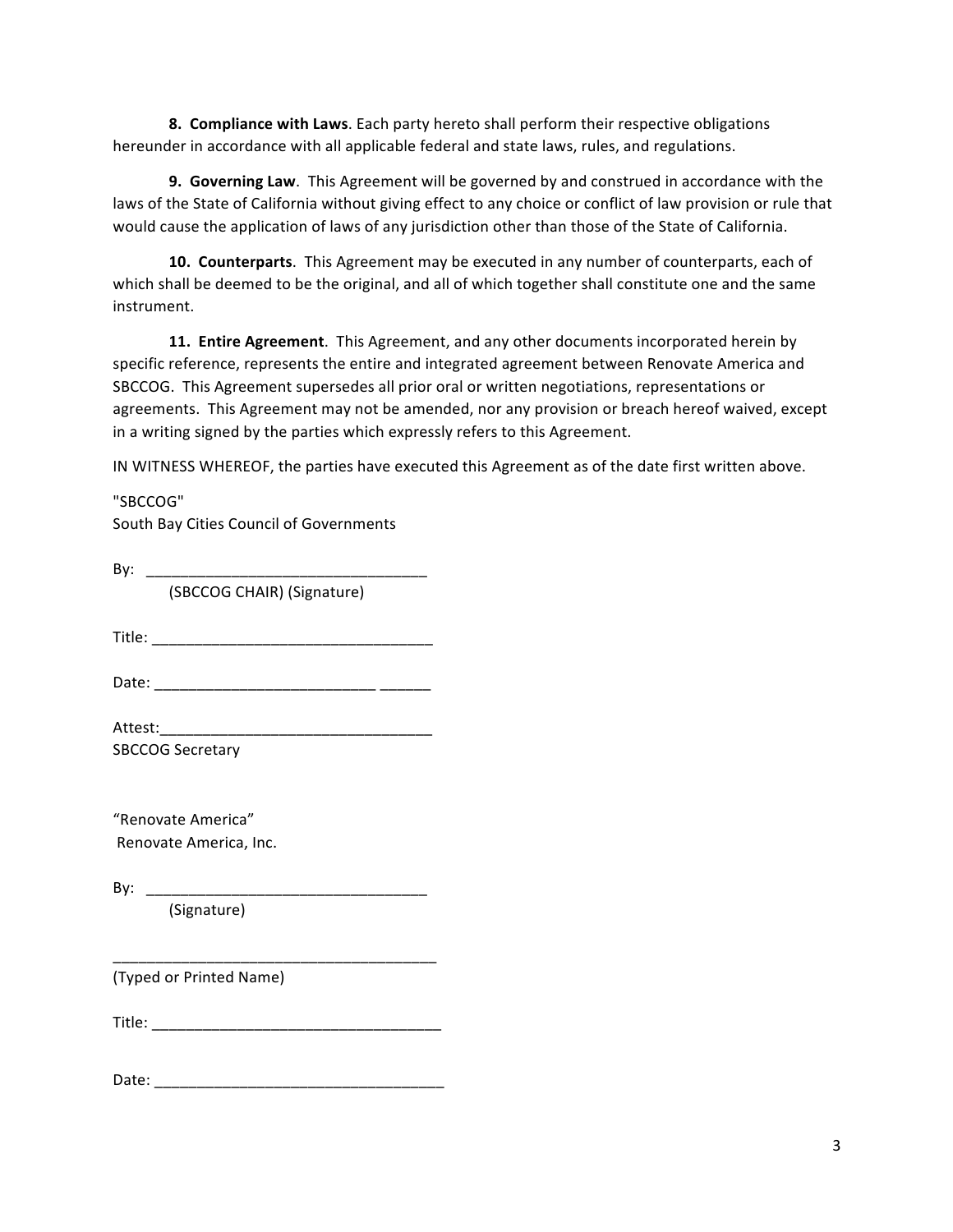# **Exhibit A**

# **Scope**

#### **Objective**

The parties shall work together to establish a "Renewable South Bay" outreach program that sets to encourage broader adoption of solar by homeowners and "streamlined solar" permitting processes.

Leverage SBCCOG's well established relationships with cities to further establish HERO and PACE as a widely accepted finance tool to achieve local sustainability goals.

# **Responsibilities**

What SBCCOG will do:

Conduct grassroots outreach to South Bay cities and public.

Establish a Renewable South Bay subcommittee, of the Energy Management working group or other SBCCOG working group such as Livable Communities or Climate Action Planning/Energy Efficiency, made up of sustainability and program staff of the 16 member cities as a venue to share program progress and receive ongoing input.

- Work with cities to coordinate co-branded marketing materials.
- Partner with Renovate America on a public launch.

What Renovate America will do:

- Develop strategy/platform to display solar adoption data/progress within cities.
- Support the Renewable South Bay working group.
- Produce and provide the agreed upon marketing materials
- **Track Measurable Outcomes** 
	- Renovate America will establish a baseline of data, per city, that allows for ongoing tracking and measurement of solar adoption.
	- Demonstrate the collective impact of the HERO Program, by monitoring ongoing penetration within cities, intuitively compared to solar adoption rates as a whole.
	- Track and demonstrate solar capacity (kWh) installed, environmental and economic impacts in the South Bay (e.g., bill savings, emissions reduced, carbon footprint, etc.).

# **Outreach**

The parties shall:

- Coordinate a public launch press event.
- Partner with the HERO Program on a co-branded marketing program to property owners.